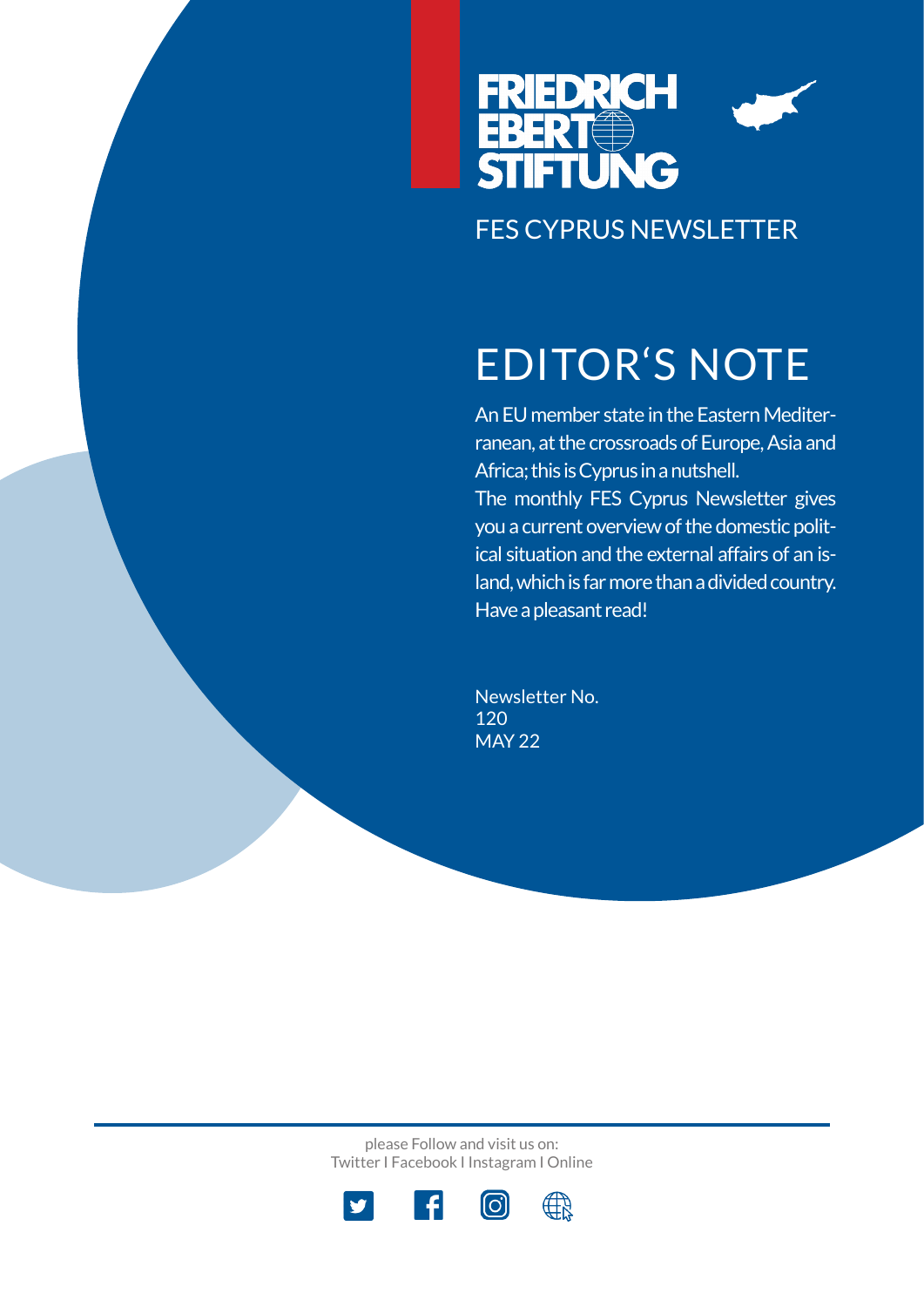

## **CONTENT**

| <b>EVENTS, PODCASTS, PUBLICATIONS</b>    | 3 |
|------------------------------------------|---|
| <b>CYPRUS PROBLEM</b>                    | 4 |
| <b>HYDROCARBONS</b>                      | 4 |
| <b>GREEK CYPRIOTS</b>                    | 5 |
| <b>Economic Developments</b>             |   |
| <b>Domestic Developments</b>             |   |
| <b>Labour Relations and Trade Unions</b> |   |
| <b>TURKISH CYPRIOTS</b>                  | 8 |
| <b>Economic Developments</b>             |   |
| <b>Relations with Turkey</b>             |   |
| <b>Domestic Developments</b>             |   |

Labour Relations and Trade Unions

### Newsletter No.120 MAY 22

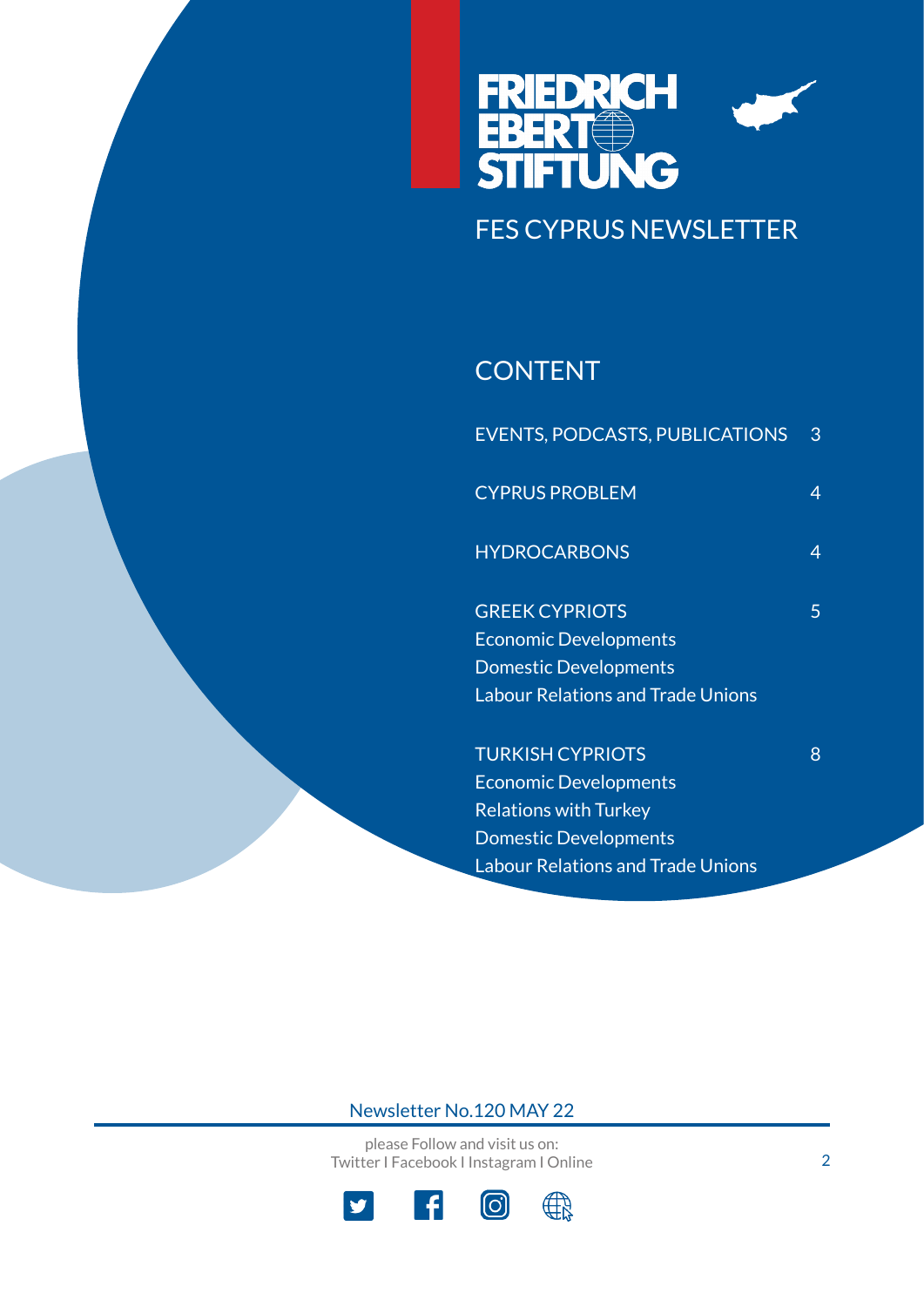# DR E



## FES CYPRUS NEWSLETTER



PODCASTS in JULY: *No podcasts in July*

PUBLICATIONS in JUNE: *No publications in June*

PODCASTS in JUNE: *No podcasts in June*



[P](https://www.fescyprus.org/publications/)UBLICATIONS in JULY: *No publications in July*

### EVENTS in JUNE:

**Grab a Cypriot Coffee: The Cypriot Response to the War in Ukraine with Harry Tzimtras, Director, PRIO Cyprus Center** Monday, June<sup>9th</sup> 2022 10:00 AM - 10:30 AM (EES[T\)](https://www.fescyprus.org/events/)  Online Event



### EVENTS in JULY:

*Friedrich-Ebert-Stiftung Cyprus, Nicos Trimikliniotis, Corina Dimitriou, Katjia Saha, Head of UNHCR (TBC), Olga Komiti, Senior Legal Expert of UNHCR, Ari Sitas, Professor Emeritus Sociology, University of Cape Town, Emmanuel Achiri, President of VOIS and legal scholar* **Launch of the FES Reports:** 

- **• Migration and Asylum during the Age of the COVID-19 Pandemic: A Report on Cyprus**
- **• The COVID-19 Pandemic and Fundamental Rights: A Report on Cyprus**

Monday, July<sup>11th</sup> 2022 07:00 PM - 09:00 PM (EEST) Location: Château Status **Open to the Public**

### Newsletter No.120 MAY 22

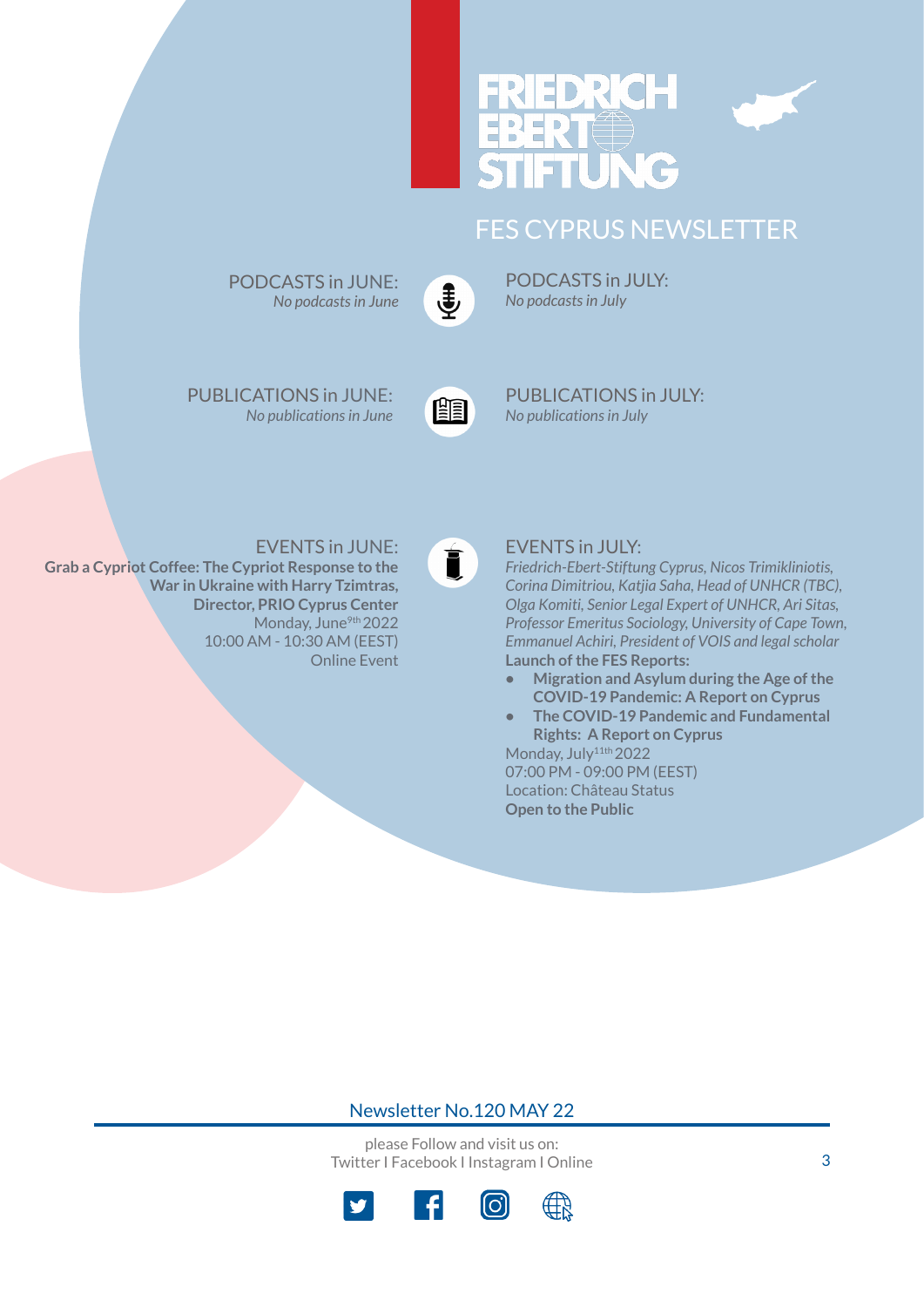

### CYPRUS PROBLEM

On May 19, the bicommunal Technical Cultural Heritage committee announced that contracts have been signed to renovate four more churches and three mosques across the island. The churches are in Sisklipos (Akcicek<sup>1</sup>), Masari (Sahinler), Goufes (Camlica), and Gypsou (Akova) in the north. The mosques are in Larnaca's Kalo Chorio (Vuda), Lefkara and Maroni. The works are due to be completed by the end of 2022 and early 2023.

On May 23, Foreign Minister, Ioannis Kasoulides, met the UN Secretary General's Special Representative for Cyprus and head of the United Nations Peacekeeping Force (UNFICYP), Colin Stewart, to whom he expressed his dissatisfaction regarding the decision of Turkish Cypriot<sup>2</sup> authorities to open another stretch of beach in Varosha. According to reports, the stretch being cleared on the Golden Sands beach is for commercial use and stretching 600 metres long. Turkish Cypriot authorities denied that a new stretch of beach is being developed. They instead claimed that the ongoing works concern a piece of land on which a beach was already established in July 2021 and that the works are being carried out for safety reasons. The European Commission spokesman, Stefan de Kersmacher, reiterated the need to avoid unilateral actions in violation of international law and new provocations, which could increase tensions on the island and jeopardize the ongoing efforts to find common ground towards a lasting settlement to the peace process in accordance with the UN Security Council resolutions. On May 23, Unal Ustel, the north's new Prime Minister, carried out checks at various checkpoints in Nicosia and Famagusta where he was told that the busiest checkpoint is located in Ayios Dometios,

<sup>1</sup> Names in parenthesis include Turkish pronunciations. 2The Turkish Republic of Northern Cyprus (TRNC) is only recognised by the Republic of Turkey. While for Turkey and the Turkish Cypriots, Ersin Tatar serves as President of the TRNC, the international community considers him the communal leader of the Turkish Cypriots. As the government of the Republic of Cyprus remains internationally

where 13,000 people cross daily – a rate of traffic similar to that at Tymbou (Ercan) airport. Ustel stated that he wants to see more checkpoints opened and to see improvements to reduce long queues at the current ones. Ustel reportedly cited the important financial benefits offered by the checkpoints. The delays in crossings were blamed on factors such as staffing shortages, high demand and poor layout of the checkpoints. The foreign ministry in the north also claimed short staffing for problems with the operation of the Dherynia check-point crossing.

#### **HYDROCARBONS**

On May 9, Greek oil and gas company ENERGEAN announced the discovery of a commercially exploitable natural gas field in Israel's Exclusive Economic Zone (EEZ), with Cyprus being considered as a potential export destination. The company stated that the gas field discovery, dubbed Athena, was confirmed after exploratory drilling took place in the Israeli sea. The company is considering the possibility of exporting the gas to neighbouring markets, including regional and European, through both a pipeline and LNG export facilities, through either Cyprus or Egypt, or both countries at the same time. The EU has been exploring the possibility of increasing gas imports from various markets in order to reduce its reliance on Russian oil and gas.

On May 24, EU Commission President, Ursula von der Leyen, told the World Economic Forum at Davos that new LNG terminals in Greece, Cyprus and Poland will soon become operational and would enhance the EU's energy security. Von der Leyen made the comment while referring to the REPowerEU, a €300bn plan to phase out Russian fossil fuels and

recognised as the government of the whole of the island, the entire island is now considered to be a member of the European Union. However, the acquis communautaire is suspended in northern Cyprus pending a political settlement to the Cyprus problem (see Protocol no. 10 of the Accession Treaty).

### Newsletter No.120 MAY 22

![](_page_3_Picture_14.jpeg)

![](_page_3_Picture_15.jpeg)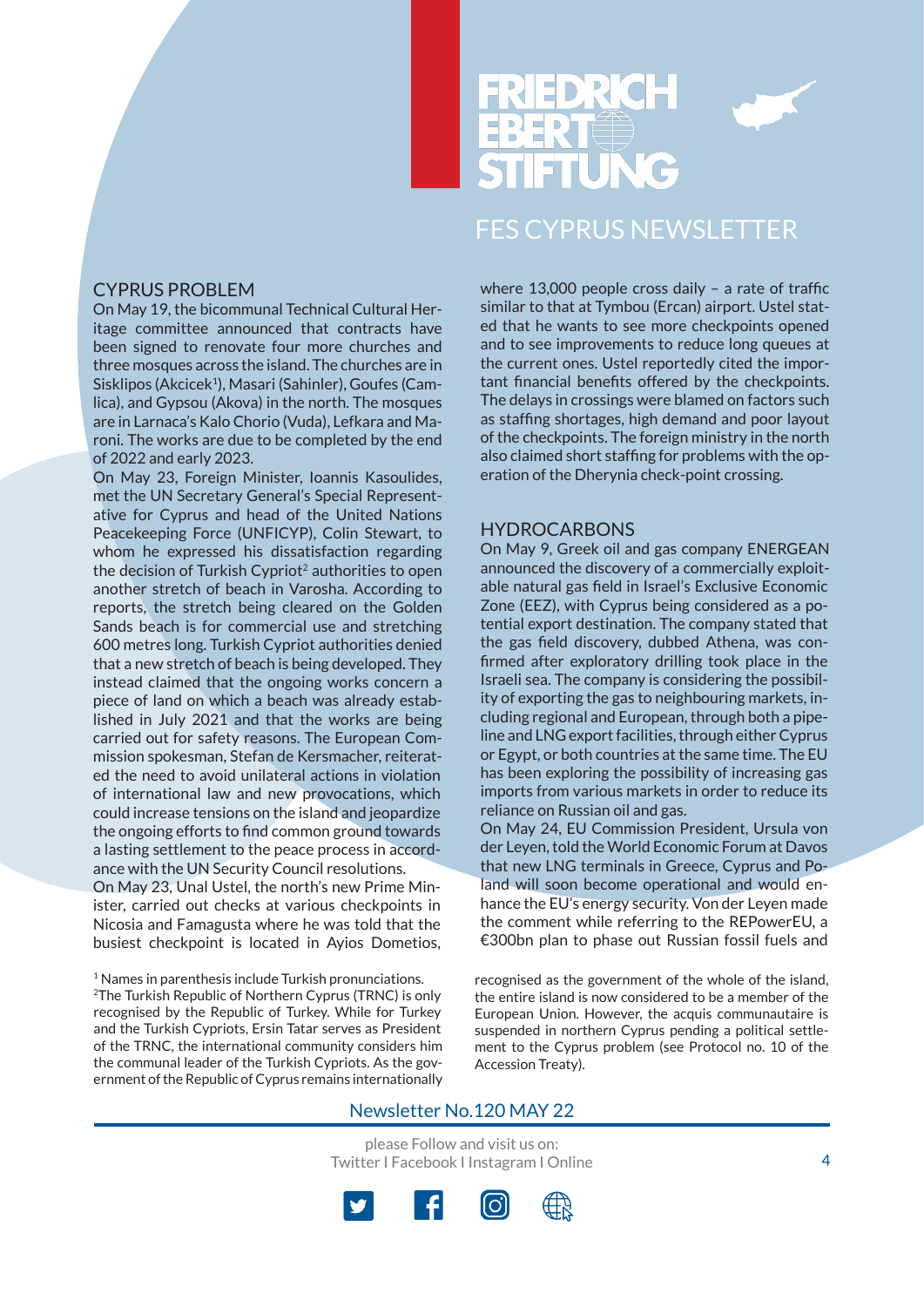![](_page_4_Picture_0.jpeg)

#### fast forward the EU's green transition.

On May 24, Energy Minister, Natasa Pilides, stated that exploratory drilling for natural gas off Cyprus is now underway by Italy's ENI and France's TO-TAL and should take around 60 days. The ENI-TO-TAL consortium started exploratory drilling at the Cronos-1 site of the offshore block 6 of Cyprus' EEZ on May 23. Pilides expressed the hope that the development of block 6, where exploratory drilling by ENI in 2018 had already led to the discovery of the Calypso field, would be included in the EU's plans to end reliance on Russia's natural gas. Drilling is scheduled at Cyprus' Aphrodite field by Chevron in the summer months while work to locate natural gas is also expected to be conducted in blocks 5 and 10. Turkey announced that its fourth drilling rig will begin drilling in the Mediterranean in July 2022. The rest of Turkey's drilling fleet is comprised by the Fatih, Yavuz and Kanuni drilling rigs.

#### GREEK CYPRIOTS

#### Economic Developments

According to data published by the Cyprus Statistical Service corresponding to April 2022, inflation in Cyprus was 8.8%.

In his opening statement of the Central Bank of Cyprus (CBC)'s annual report published on May 20, CBC Governor, Constantinos Herodotou, stated that the magnitude of the impact on the Cyprus economy from the war in Ukraine will depend on the duration of hostilities, and sanctions against Russia. The Governor noted that the bank's December 2021 forecasts for the economy were outdated, due to the Russian invasion of Ukraine and that the outlook was highly uncertain. At the same time, he added, inflation is projected to increase significantly in 2022 due to increases in energy prices as well as the broadening of inflationary pressures in food, the categories of services and non-energy industrial goods. Herodotou said the island's economic

growth rate for 2022 has been estimated at 2.3% compared to the initial estimate of 3.6% last December. Inflation for the whole year appears to have doubled the initial estimate due to the negative geopolitical developments. Taking into account those developments inflation in 2022, is expected to rise to around 6.8%, compared to 2.5% estimated in December 2021. At the same time, Herodotou pointed out that the banking sector, on top of challenges related to non-performing loans, now faces risks from climate change and the agreement of countries to reduce carbon dioxide emissions, the rationalisation of banking business models and digitalisation. According to Herodotou, Cypriot credit institutions will participate in a stress-test in 2022 conducted by the ECB on the risks arising from climate change. Meanwhile in 2021, despite continued deleveraging, the size of the banking sector showed an increase, which is due to the increase in their liquidity as a result of the increase in deposits of around €51.5bn in 2021. This is the highest level recorded since the 2013 crisis.

The Bank of Cyprus announced on May 19 that it recorded a profit after tax of €21m during the first quarter of 2022, €13m higher than the corresponding period of 2021. The bank plans to reduce the number of its branches by 25% and workforce by 15% this year. In numbers, this means 500 jobs will go and branches would be reduced from 80 to 60. According to the European Commission's presentation of its 2022 European Semester Spring Package, Cyprus continues to experience excessive macroeconomic imbalances. The package which included post-programme surveillance (PPS) reports for Cyprus, noted that the Cypriot economy did well to recover from the financial downturn caused by the coronavirus pandemic. However, this will be offset by the negative effects of the war in Ukraine. The Cypriot economy suffered a recession of 5% in 2020, followed by a rise in real GDP of 5.5% in 2021, an improvement over its performance in 2019. The European Commission revised real GDP growth

#### Newsletter No.120 MAY 22

![](_page_4_Picture_13.jpeg)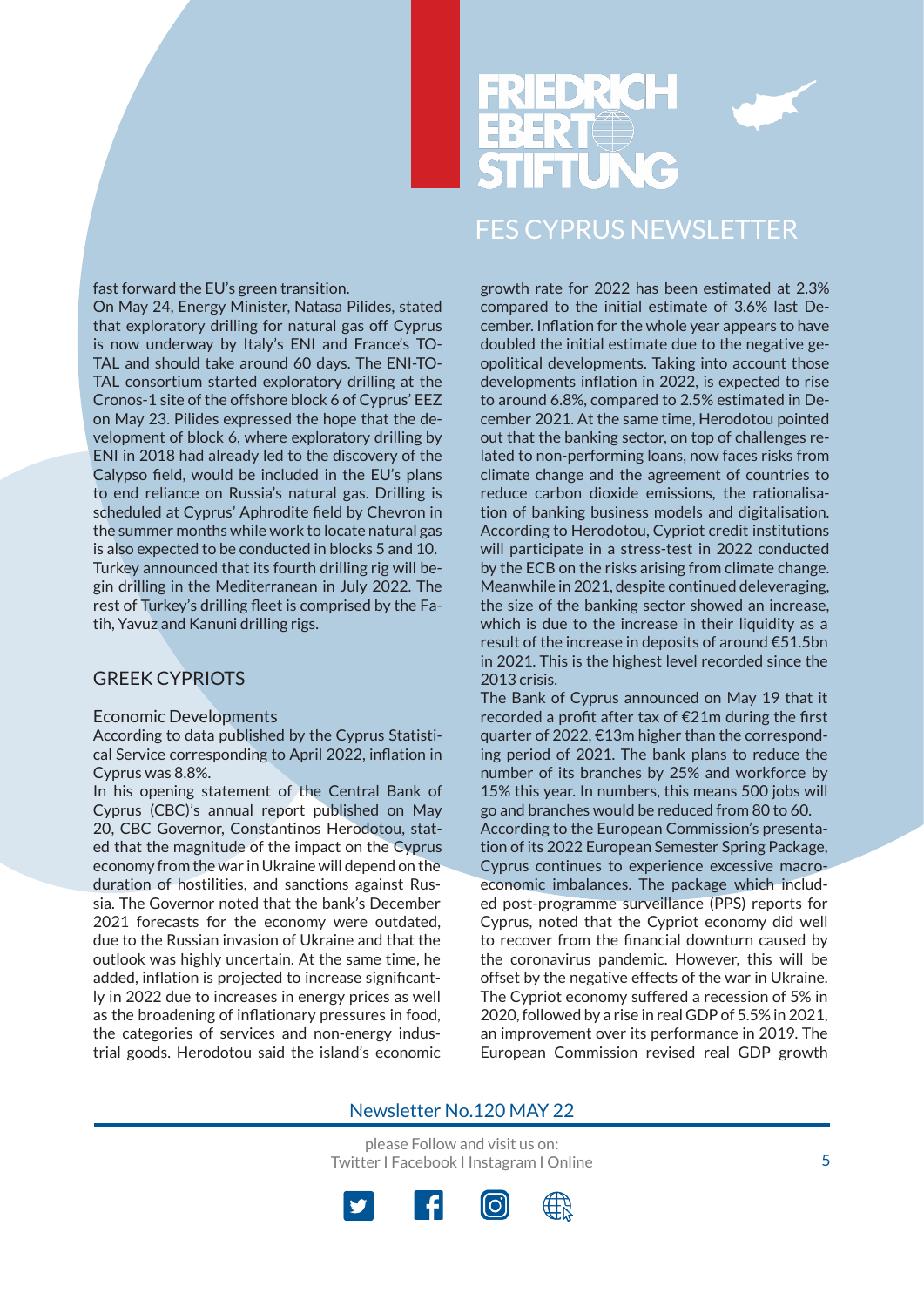downwards to 2.3%, 1.8% lower than its previous estimate. The report explained that despite an expectation that economic activity will increase by 3.5% in 2023 with major risks continuing to be present.

According to a report by the Cyprus News Agency (CNA) released on May 23, Lebanese banks are planning to close their branches in Cyprus, following a decision by the Lebanon Central Bank. In total, seven Lebanese bank branches are expected to close, with two branches having already done so in the past, primarily due to the current economic crisis in Lebanon.

Speaking after a House commerce committee on May 24, Deputy Minister of Tourism Savvas Perdios, admitted that the loss of around 800,000 potential visitors from the Russian and the Ukrainian markets represents a significant blow for tourism on the island. The Deputy Minister stated that the goal for Cyprus is to see over two million tourists until the end of the year. Perdios added that interest from abroad in coming to Cyprus remains high and that the first three months of the year had already seen arrivals equivalent to 75% of the total bookings for 2021. According to the statistical service, a total number of 289,335 tourists visited Cyprus in April 2022 more than seven times the 38,226 arrivals in the same month last year. For the period of January to April 2022, arrivals of tourists totaled 534,040 compared to 55,973 in the corresponding period of 2021, 246,556 during the period of January – April 2020, and to 686,783 arrivals during the period of January – April 2019.

On May 25, Cyprus-licensed bank AstroBank announced that it recorded an after-tax profit of €3.3m in 2021, a notable improvement on the €18m loss it sustained in 2020. In addition, AstroBank managed to further derisk its balance sheet by reducing its non-performing exposures (NPE) ratio to 24% as of March 31, 2022. The bank's NPE ratio stood at 30.3% on December 31, 2020, before falling to

3The government no longer publishes daily Coronavirus cases or deaths. Instead, it publishes figures on cases and

#### 25.6% on December 31, 2021.

On May 27, CBC Governor Constantinos Herodotou, projected that an expected rise in interest rates by the European Central Bank (ECB) would be manageable. Herodotou's comments came after a meeting with the executive committee of Cyprus' Workers' Union Confederation (SEK), which raised its concerns and suggestions with regard to the rise in inflation and how to deal with it, as well as the issue of mortgage lending to young couples.

On May 27, the Cabinet approved a €103m package to help households ride out a surge in the cost of living, fueled by sharp increases in energy prices as a result of Russia's invasion in the Ukraine. The much-awaited package is made up of raft measures aiming to help pensioners and vulnerable groups of the population, ease electricity and fuel costs and support farmers and livestock breeders.

#### Domestic Developments

In May, the Covid 19-cases<sup>3</sup> increased from 474,105 to 489,963 cases . The number of deaths attributed to the virus rose from 1,015 to 1,059. Citing the improved epidemiological situation, the cabinet on May 27 abolished the action plan at airports and ports, effectively scrapping coronavirus-related entry requirements. Face masks will no longer be required indoors, with the exception of high-risk areas such as hospitals. The new regime comes into effect on June 1.

On May 12, former Foreign Minister, Nikos Christodoulides, announced his much anticipated candidacy for the February 2023 presidential elections, in a wide-ranging address to the public through a digital media campaign Christodoulides claimed he remains a DISY member but nevertheless chose to contest the presidency from outside the party process which had already decided to support Averof Neophytou. On May 27, opposition AKEL's central committee announced that it has decided to go

deaths on a weekly basis. These figures represent the latest published figures of the month, up until May 26.

#### Newsletter No.120 MAY 22

![](_page_5_Picture_17.jpeg)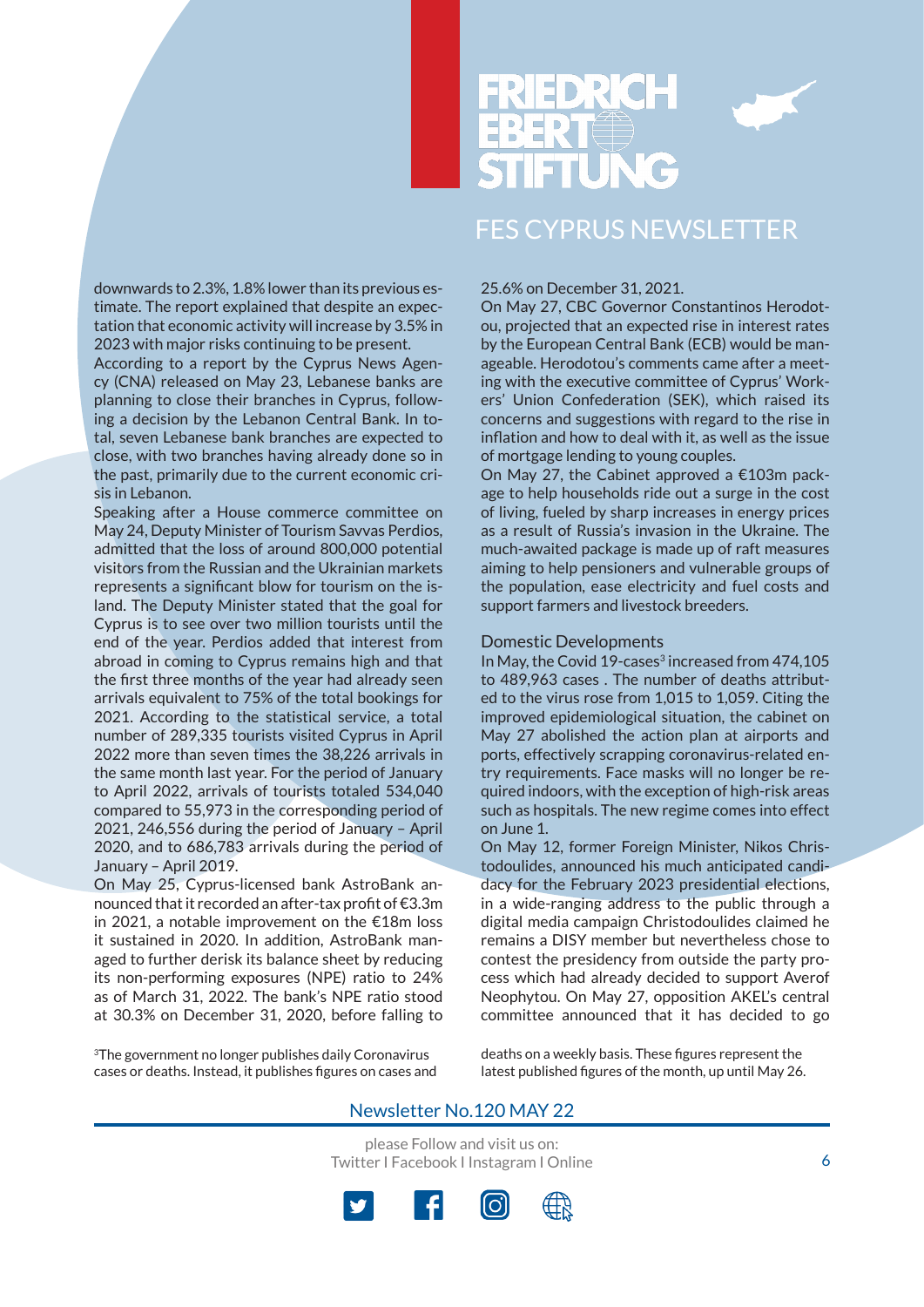![](_page_6_Picture_0.jpeg)

ahead and support independent candidate, Andreas Mavroyiannis. On May 29, the leader of far-right party ELAM, Christos Christou, also announced that he will be the party's candidate for the elections following a unanimous vote by the central committee of the party. On the same day, New Wave leader Constantinos Christofides, officially announced that he would stand as a candidate. Lastly, independent Charalambos Aristotelous, a thirty-seven-year-old graduate of political sciences, announced his candidacy bringing the line-up of candidates to 10 male politicians.

Independent candidacies also include Achilleas Demetriades, Giorgos Colocassides, Marios Eliades and Christodoulos Protopapas. Observers note that the candidacies of both Neophytou and Christodoulides, threaten to split the island's biggest party. The former foreign minister is ahead of other candidates in recent polls recording a 43% share of the public's vote in the first round against Neophytou's 22.09% and Mavroyiannis' 16.28%. DIKO, DIPA, EDEK and the Greens have still to pick a candidate.

Labour Minister, Zeta Emilianidou, suffered a brain aneurism on May 15. When the month came to an end she was still in a medically induced coma and received treatment in Athens. Transport Minister Yiannis Karousos temporarily performs the duties of Labour Minister.

Irfan Siddiq has been appointed as the new British High Commissioner to Cyprus and will assume his appointment from August 2022, replacing High Commissioner, Stephen Lillie.

According to the Interior Ministry spokesman, Loizos Michael, over 16,500 Ukrainian refugees have arrived in Cyprus since Russia's invasion on February 24, of whom roughly 10,000 have already sought temporary protected status.

#### Labour Relations and Trade Unions

On May 2, the CEO of the Hellenic Bank sent a letter to the unions SEK, PEO and ETYK, noting that in the context of the submission of the new business plan of the bank submitted to the Ministry of Labor, the reduction of staff by 300-350 employees is envisaged. The employees will be terminated as redundant. The unions reacted and made it clear that they will not accept the redundancy process, instead they would accept the established practice of reducing the number of staff through a voluntary exit plan with taxfree compensation of up to €200,000. ETYK (Union of Bank Workers Cyprus), the bank employees trade union, went one step further and threatened to take strike measures in all banks in the Republic of Cyprus, in case the Hellenic Bank will proceed with the terminations. However, the strike measures were suspended and the labor dispute was eventually led to the labor relations department of the Ministry of Labor.

On May 11, the General Assembly of the employees of the company J&P OVERSEAS LTD was held. Dozens of Cypriots working for the company in Saudi Arabia were left unpaid after the company closed. J&P Overseas has not paid salaries, insurance contributions and contributions to the Provident Fund to employees from 2018 until today, despite the efforts made by both employees and trade unions. The Assembly decided the following actions:

- 1. Sending a letter (which was originally sent on 8 September 2021, but no response was received), to the parties DISY and EDEK, asking for the scheduling of a meeting with the workers and the Trade Unions.
- 2. Taking the appropriate actions in order to convene a delegation of the Trade Unions and the employees in the Labor Committee of the Parliament in order to find a way to summon the owners of the company to take part in the dialogue.
- 3. Sending a letter to the President of the Republic on behalf of the Trade Unions for a meeting that will focus on the problem faced by the workers.
- 4. Taking measures and carrying out mobilizations in order to put pressure on the company's shareholders.

#### Newsletter No.120 MAY 22

![](_page_6_Picture_18.jpeg)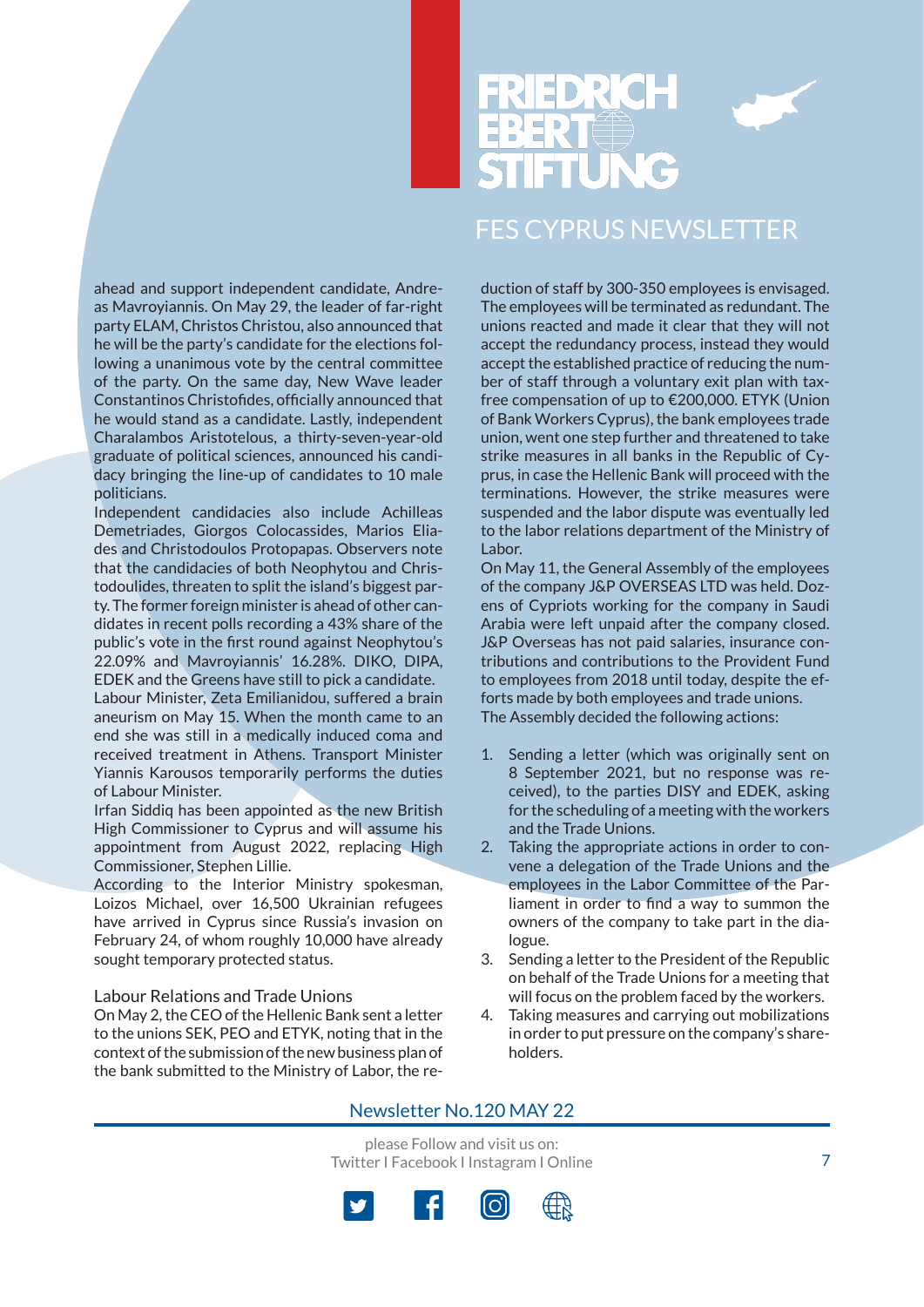![](_page_7_Picture_0.jpeg)

![](_page_7_Picture_1.jpeg)

On May 11, the unions rejected the position of the Cyprus Chamber of Commerce and Industry (CCCI) to suspend the decision on the National Minimum Wage (EKM) for 2022. The Minister of Labor stated that the establishment of a national minimum wage (EKM) is final and that the social dialogue that has been in place for about a year within the Labor Advisory Body (ESS) has been completed. Moreover, she stated that EKM's official announcement by the Ministry of Labor and Social Insurance is expected before the end of the year. She noted that the forthcoming introduction of a national minimum wage will positively affect about 9% of all employees in the private sector, most of whom are employed in the retail sector. However, the new minimum wage excludes domestic helpers, workers in agriculture and livestock as well as seafarers. She added that setting a minimum for all occupations would also help low-income retirees with better pensions in the medium and long term. A committee will be established to determine the fluctuations of the minimum wage based on the parameters suggested by the International Labor Office. Among the parameters that will be taken into account will be inflation, unemployment, productivity and the rate of economic growth.

### TURKISH CYPRIOTS

#### Economic Developments

According to the Statistical Institute, the consumer price index was 98.12% higher in May 2022 compared to May 2021. The consumer prices had risen by 6.63% in May 2022 alone.

The cost of living crisis is expected to deepen after the price of fuel went up by as much as 30% on May 27. According to the Turkish Cypriot weekly Cyprus Today's report, the main opposition CTP deputy (Nicosia) Devrim Barcin, writing on social media, said: "While an employee earning the net [monthly] minimum wage can buy 524 litres of petrol in the south of Cyprus, an employee can only buy 258 litres

of petrol with the net minimum wage in the north ... If we do not identify the problem correctly, we cannot find the right solution . . . The problem is the TL…." According to statistics released by the Tourism Planning Department, the number of tourists increased from 2,268 in 2021, to 132,451 in the first quarter of 2022. As a result, the average occupancy rate of touristic facilities rose from 3.4% in 2021 to 22.5% in 2022. The overwhelming majority of the tourists (76%) were from Turkey.

On May 16, based on the Ministry of Finance data, Standard Kibris, an economy portal, reported that in the first four months of 2022, the TRNC ran a budget surplus of 204.4 million TL (€ 12.3 million). The Ministry of Finance data also showed that "TC Aid and Loans" in the January-April 2022 period remained at "zero" although a contribution of approximately 933 million TL was planned until the end of April.

On May 5, the Turkish Cypriot Chamber of Commerce (KTTO) has opened a new representative office in London in a bid to capitalize on the UK's withdrawal from the European Union. The London office is the KTTO's third overseas office; the other two are in Ankara and Brussels.

#### Relations with Turkey

The content of the 'Economic and Financial Cooperation Protocol' between Turkey and the TRNC which had been signed on April 14 was finally revealed towards the end of the month. According to the report of Esra Aygin at Cyprus Mail, 'the 53-page protocol starts by declaring that "the island of Cyprus has been a part of Anatolia politically and culturally since 1571". The protocol foresees the financial transfer of 4.25 billion TL (around €240 million) in loans and grants from the Turkish side. In exchange, the Turkish Cypriot side has to introduce certain reforms. In some of the most controversial provisions, the protocol, among others, envisages to:

• 'limit the activities of trade unions by "banning them from engaging in political or ideological

#### Newsletter No.120 MAY 22

![](_page_7_Picture_15.jpeg)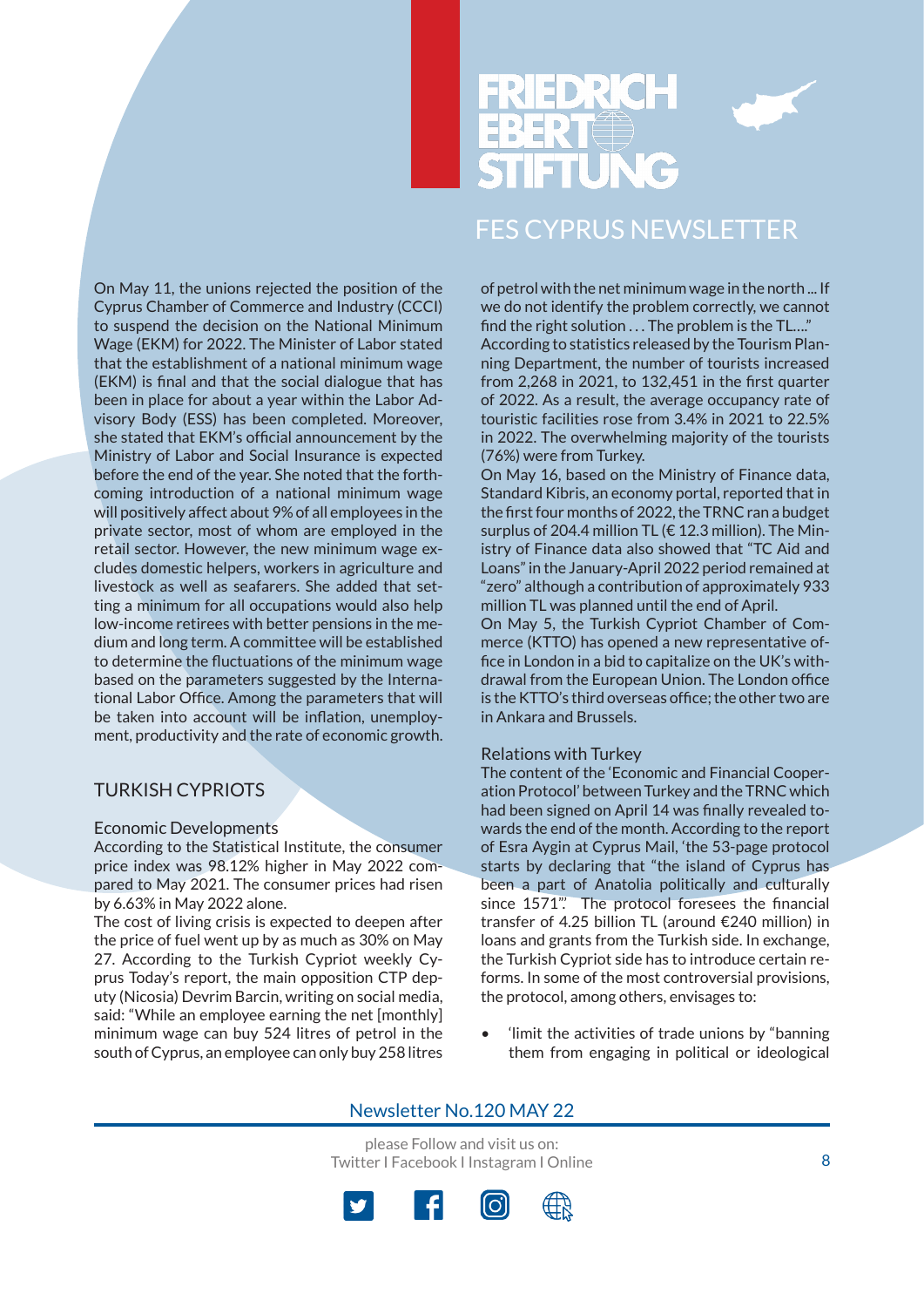![](_page_8_Picture_1.jpeg)

activities that go beyond their reasons of establishment",

- eliminate disinformation "used by civil society organisations and third countries that targets the TRNC-Turkey relations," which poses a further threat to the activities of civil society,
- introduce an effective control against disinformation on social media,
- further limit freedom of expression by introducing amendments to the penal law,
- regulate the rules regarding the right of assembly and demonstration to introduce additional punishment "where the right to protest is used beyond the legal definition,"
- make it easier for Turkish nationals to get Turkish Cypriot citizenship "with the aim of increasing cooperation;"
- lift the restrictions on Turkish nationals to acquire property and to invest,
- strengthen the religious affairs department, which is currently under the pious foundation Evkaf, by institutionalising it, in what is perceived widely as an attempt to change the secular character of the Turkish Cypriot community,
- plan to restore the Ottoman and Turkish-Islamic heritage sites "with the aim of consolidating the Turkish presence on the island,"
- plan the building of religious complexes, tekkes and shrines,
- cancel collective agreements for workers; privatise the electricity authority and ports; increase the retirement age; require the Turkish embassy's permission in replacing retired civil servants; increase taxes,
- increase the use of Turkish lira "which is the national currency;" and reduce the dependency on foreign currencies,
- and "complete all necessary infrastructure and public works to prepare Varosha for daily use".'

The provisions of the protocol attracted the criticism of the opposition parties as well as trade unions and civil society organizations. 'Reacting to provisions such as the one that stipulates that "creating discontent or dissent" against the Turkish Cypriot leader is "punishable with up to five years in prison," the Turkish Cypriot Journalists Association said: "These amendments demonstrate that the aim is to establish an oppressive regime that does away with any kind of criticism. These repressive, reactionary and oppressive amendments will further limit freedom of thought and freedom of expression." The Turkish Cypriot Journalists Union published a statement saying that the proposed legal amendments are "a huge step taken in the way of becoming the little Turkey".'

On May 31, the Vice President of Turkey, Fuat Oktay, slammed those who criticized the protocol and said that this was "a betrayal of the blood of the martyrs" and a futile effort of those who want to paralyze the functioning of the state. He stated that they decided to send two mobile power plants worth 40 million dollars to the TRNC in order to solve the energy problem.

Police have launched an investigation after a protester was seen holding a placard reading 'the Occupier Turkey Get Out of Cyprus' during a protest outside the Turkish Embassy in Nicosia on May 18 (please see the Domestic Developments section for more on this). On May 19, Prime Minister, Unal Ustel, announced that the police will conduct the 'necessary investigation' into the matter, and said that while the protests are a part of 'democratic rights and freedoms', Turkey is 'not an occupier/invader' but the 'country which brought lasting peace to this island".

On May 20, Ustel announced that Ankara has transferred 560 million TL (€33.4 million) to help pay off debts to the Turkish energy firm Aksa, which runs the Kalecik (Gastria) power station in Trikomo. The financial aid is being provided as part of the "2022 Economic and Financial Cooperation Agreement" signed between the TRNC and Turkey on April 14.

#### Newsletter No.120 MAY 22

![](_page_8_Picture_23.jpeg)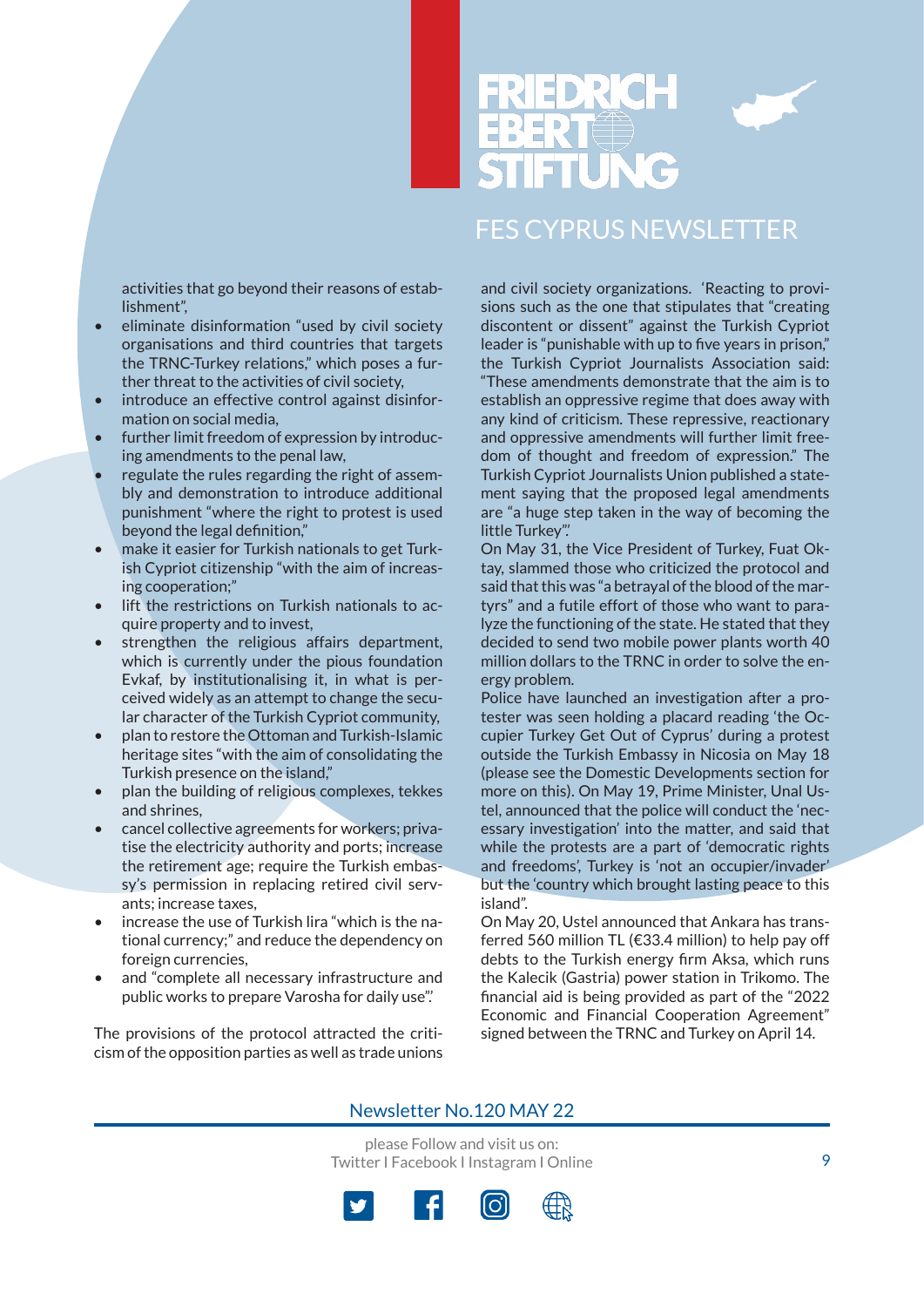![](_page_9_Picture_0.jpeg)

![](_page_9_Picture_1.jpeg)

#### Domestic Developments

The National Unity Party (UBP), Democratic Party (DP) and Rebirth Party (YDP) formed a new coalition government on May 12 under the premiership of Unal Ustel (Kyrenia Deputy from UBP) who has no administrative position in the UBP. The UBP leader and former Prime Minister, Faiz Sucuoglu found himself out of the cabinet. Unal Ustel, who had come last among 5 candidates at the UBP Congress held in October 2020, was chosen by the president Tatar to form the new government. It has been widely speculated that Ankara is against the premiership of Sucuoglu.

Both the main opposition Republican Turkish Party (CTP) and the People's Party (HP) did not even meet with Ustel, arguing that Tatar's decision to give the mandate to Ustel was not legitimate. CTP and HP boycotted the parliamentary session when the cabinet list of the new government was read out. The new cabinet is as follows:

- Prime Minister: Unal Ustel (UBP)
- Deputy Prime Minister, Minister of Tourism, Culture, Youth and Environment: Fikri Ataoglu (DP)
- The Minister of Public Works and Transportation: Erhan Arikli (YDP)
- The Minister of Foreign Affairs: Tahsin Ertugruloglu (UBP)
- The Minister of Finance: Sunat Atun (UBP)
- The Minister of Interior: Ziya Ozturkler (UBP)
- The Minister of National Education: Nazim Cavusoglu
- The Minister of Economy and Energy: Olgun Amcaoglu (UBP)
- The Minister of Agriculture and Natural Resources: Dursun Oguz (UBP)
- The Minister of Health: Izlem Gurcag Altugra (UBP)
- The Minister of Labour and Social Security: Hasan Tacoy (UBP)

On May 18, when the vote of confidence was held in the parliament, the main opposition party, CTP MPs held a march and made a press statement. The CTP Chairman Tufan Erhurman, in his statement in front of the Parliament, said, "it is not possible for us to accept these interventions," and described the vote of confidence as "sham" and said that they would say "no". On the same day, a separate protest was held by the parties not represented at the parliament (TDP, YKP, TKP, BKP). Their press statement was read out in front of the Turkish embassy. The statement said that the government was illegitimate as it was formed as a result of [Ankara's] intervention.

On May 26, the HP Chairperson Kudret Ozersay announced his "withdrawing from [his] parliamentary seat". "I took the first step on behalf of the party. This was in line with the HP party assembly decision," Ozersay said, that the other two deputies of HP, Jale Refik Rogers (Kyrenia) and Aysegul Baybars (Famagusta) did not follow suit as of the end of the month. Ozersay cited the "illegitimate UBP-DP-YDP government", which was established against the will of the people and democracy, as the main reason for his withdrawal from the parliament. In essence, he also said that Turkey should respect the TRNC's independence, the will of its people and its democracy. In the 2022 edition of World Press Freedom Index of the Reporters Without Borders (RSF), which assesses the state of journalism in 180 countries and territories, the northern part of the island has slipped from 76th to 81st place. The score of north Cyprus was 61.08 out of 100; the previous year's score was 70.18. The Republic of Cyprus also dropped from 26th to 65th place in the World Press Freedom Index, with an overall score of 65.97 (down from 80.15 in 2021). Turkey was ranked 149th and Greece 108th.

In May, the number of Covid-19 cases increased from 93,263 to 95,030 while the number of deaths attributed to the virus increased from 235 to 238. As of June 1, Covid-19 mask and test requirements have been abolished.

#### Newsletter No.120 MAY 22

![](_page_9_Picture_22.jpeg)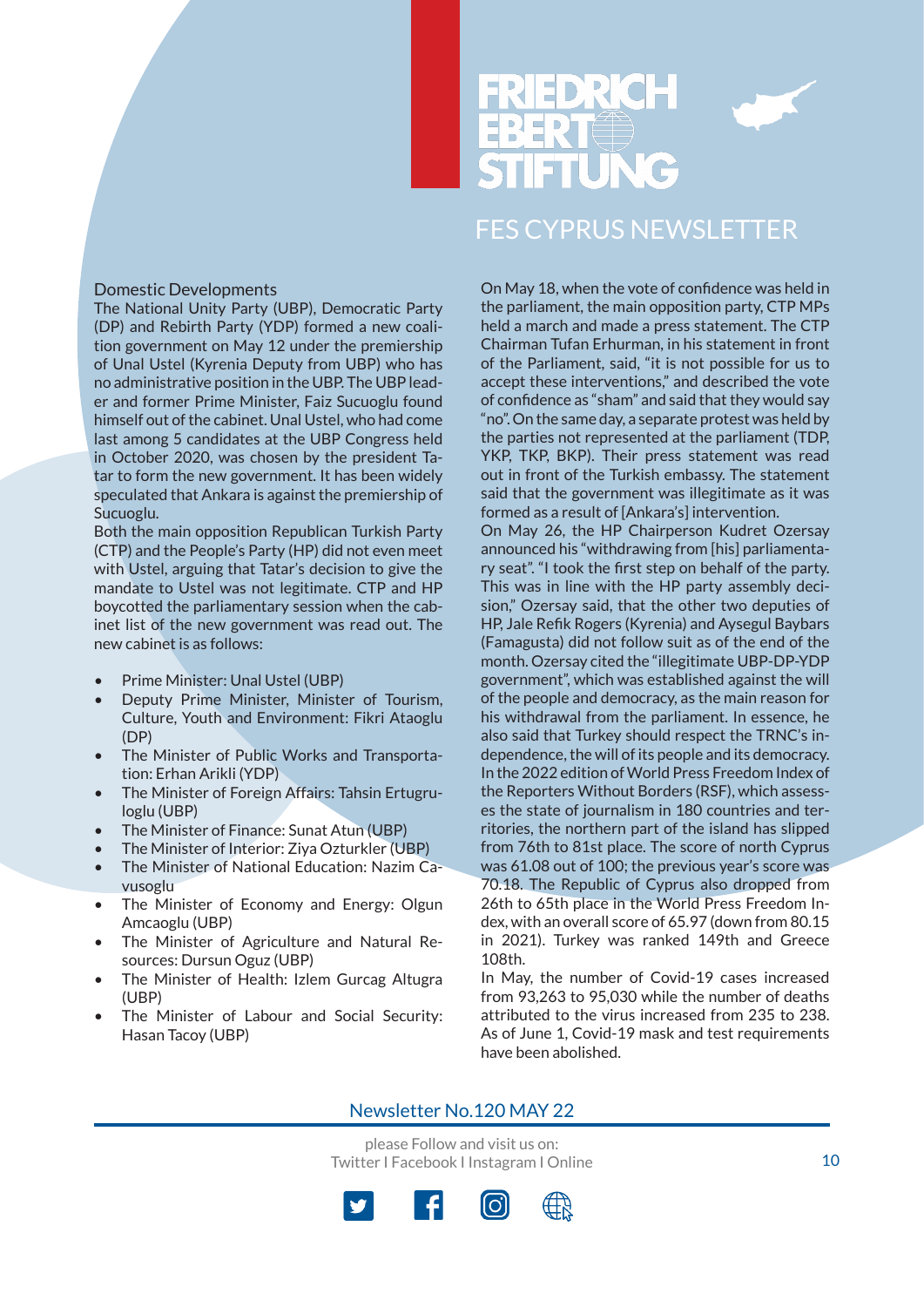![](_page_10_Picture_0.jpeg)

![](_page_10_Picture_1.jpeg)

#### Labour Relations and Trade Unions

On May 31, the Cyprus Turkish Civil Servants Union (KTAMS) leader Guven Bengihan issued a press statement on behalf of the Communal Existence Platform, which is made up of trade unions, professional organizations and CSOs across the political spectrum. Bengihan said that the member organizations held a meeting and with the belief that communal existence can only be achieved through the joint struggle of all segments of the society, agreed to form a broad unity. He noted that during the meeting the determination to stand up against the "interventions against the will of the people" and to fight together in order to ensure production and fair distribution in the country was emphasized.

According to the figure provided by KTAMS the breadline for a family of four has increased to 7,939 TL (€ 440), which is 1,849TL (€ 103) more than the net monthly minimum wage. The union leader Guven Bengihan pointed out that purchasing power has declined continuously due to the depreciation of the Turkish lira. "Considering that the prices of many goods and services in our country are indexed to foreign currency, we see that the minimum wage earner's purchasing power has been rapidly deteriorating."

On May 21, the Cyprus Turkish Primary School Teachers Union (KTOS) held its 43rd Ordinary General Assembly. Mustafa Baybora was elected as the new president while Burak Mavis became the new secretary general. Sener Elcil, the former secretary general, who had served as the secretary general for more than a decade, has announced his retirement.

#### Newsletter No.120 MAY 22

![](_page_10_Picture_9.jpeg)